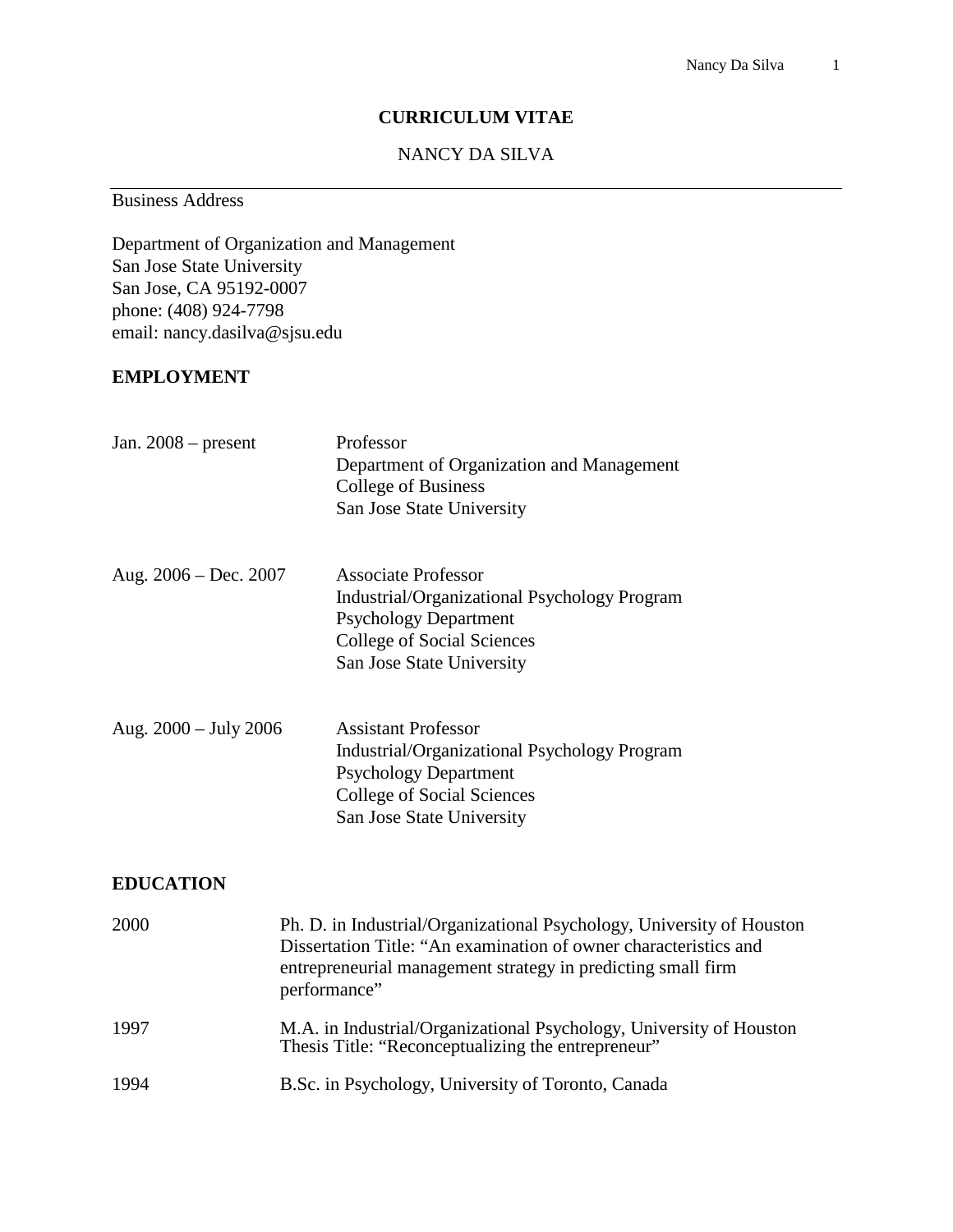### **COURSES TAUGHT**

| Graduate      | <b>Multivariate Methods</b><br><b>Applied Psychometrics</b><br>Industrial/Organizational Psychology Field Work                                                                                                                                                                                                                                                                                                                                             |  |  |  |
|---------------|------------------------------------------------------------------------------------------------------------------------------------------------------------------------------------------------------------------------------------------------------------------------------------------------------------------------------------------------------------------------------------------------------------------------------------------------------------|--|--|--|
| Undergraduate | Capstone Senior Seminar in Strategic Human Resource Management<br>Fundamentals of Management and Organizational Behavior<br><b>Applied Organizational Behavior</b><br>Workforce Planning, Staffing, and Training<br><b>HR</b> Analtyics<br><b>Introduction to Statistics</b><br>Introduction to Industrial/Organizational Psychology<br>Research Methods Lab<br>Cognitive Psychology Lab<br>Introduction to Psychology Lab<br>Honors Seminar in Psychology |  |  |  |

# **FUNDED GRANTS**

2008, Fall Facilitating telecommuting as a means of congestion reduction Agency: Mineta Transportation Institute, September 2008 Proposed amount: \$52,519 Principal Investigators: Nancy Da Silva and Meghna Virick

### **AWARDS AND SMALL GRANTS**

| $2012$ , Spring | <b>Student Success Grant</b>                                    |
|-----------------|-----------------------------------------------------------------|
| $2012$ , Spring | <b>College of Business Master Teacher Award</b>                 |
| $2011$ , Spring | College of Business Master Teacher Award                        |
| 2009, Fall      | College of Business Master Teacher Award                        |
| 2009, Spring    | College of Business Cost Share Funds Award (with Meghna Virick) |
| 2009, Spring    | University Planning Council, San Jose State University          |
| 2008, Fall      | <b>College of Business Master Teacher Award</b>                 |
| 2008, Spring    | University Planning Council, San Jose State University          |
| $2007$ , Spring | University Planning Council, San Jose State University          |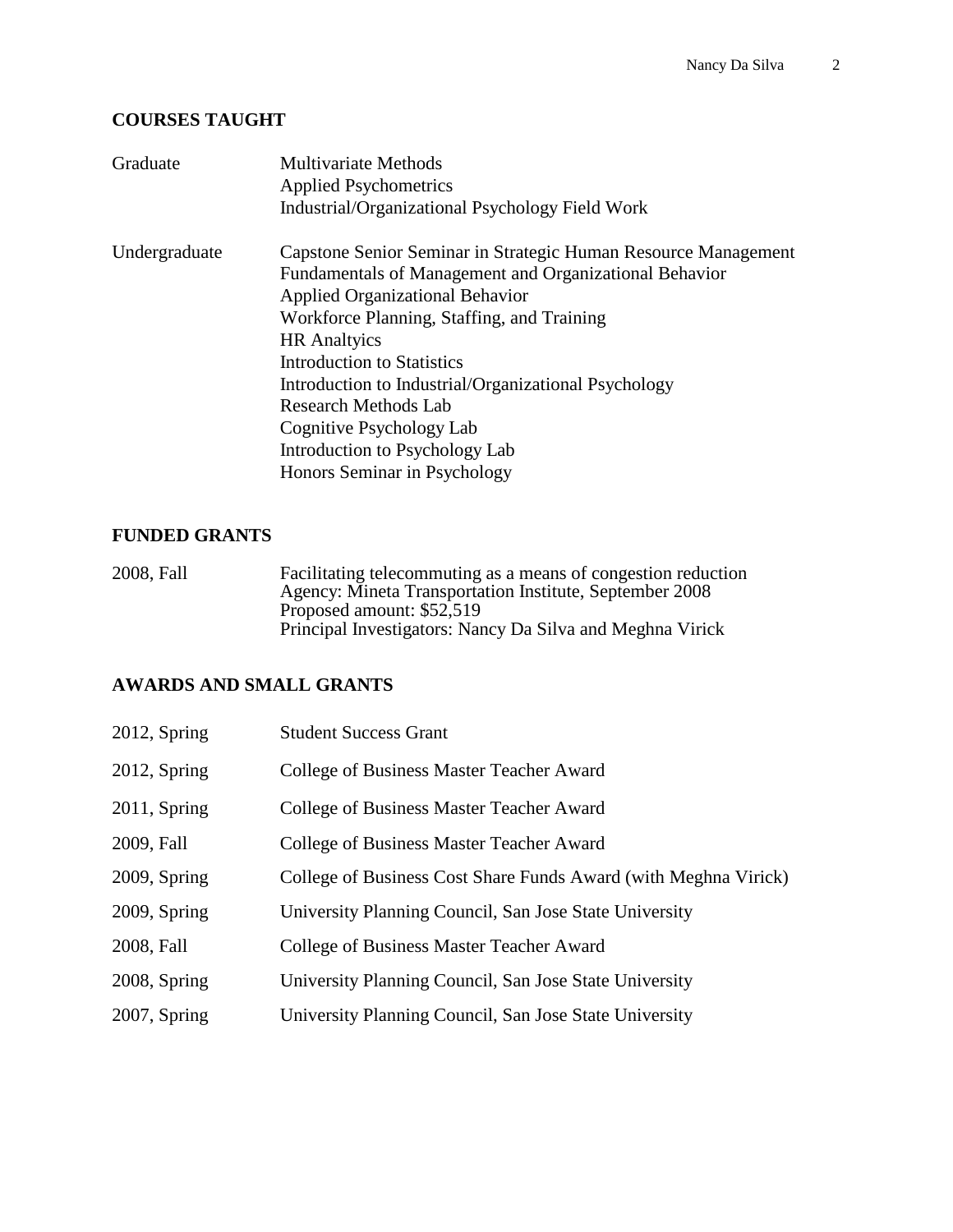### **PUBLICATIONS (peer reviewed)**

- 2016 Oldham, G. & Da Silva, N. (in press). Employee creative idea generation: The interactive effects of idea implementation, attachment, and psychological safety. *Business Creativity and the Creative Economy*.
- 2015 Oldham, G. & Da Silva, N. The impact of digital technology on the generation and implementation of creative ideas in the workplace. Special Issue: Digital Creativity: New Frontier for Research and Practice. *Computers in Human Behavior*, 42, 5-11.
- 2013 Allen, S. L., Smith, J. E., & Da Silva, N. Leadership style in relation to organizational change and organizational creativity in non-profit organizations. *Nonprofit Management Leadership Journal*, 24(1), 23-42.
- 2012 Da Silva, N., & Oldham, G. Adopting employees' ideas: Moderators of the idea generation idea implementation link. *Creativity Research Journal*, 24(2-3), 134-145.
- 2011 Da Silva, N. & Davis, A. Absorptive Capacity at the Individual Level: Linking Creativity to Innovation in Academia. *Review of Higher Education,* 34(3), 355-379*.*
- 2010 Borlongan-Conway, M. D., Da Silva, N., & Tokunaga, H. Employee goal orientation in relation to creative performance. *Review of Management Innovation and Creativity*, 3(6), 94-102.
- 2010 Da Silva, N., Hutchinson, J., & Wahl, G. Organizational strategy and employee outcomes: A person-organization fit perspective. *The Journal of Psychology: Interdisciplinary and Applied*, 144(2), 145-161.
- 2010 Tetrick, L., Weathington, B., Da Silva, N., & Hutcheson, J. Individual differences in attractiveness of jobs based on compensation package components. *Employee Responsibilities and Rights Journal*, 22(3), 195-211.
- 2010 Virick, M., Da Silva, N., & Arrington, K. Moderators of the curvilinear relation between extent of telecommuting and job and life satisfaction: The role of performance outcome orientation and worker type. *Human Relations*, 63(1), 137-154.
- 2004 Latting, J. K., Beck, M. H., Slack, K. J., Tetrick, L. E., Jones, A. P., Etchegaray, J. M., & Da Silva, N. Promoting service quality and client adherence to the service plan: The role of top management's support for innovation and learning. *Administration in Social Work*, *28(2),* 29-48.
- 2003 Da Silva, N., Tetrick, L. E., Slack, K. J., Etchegaray, J. M., Latting, J. K., Beck, M. H., Jones, A. P. Is there a relationship between employee perceptions of organizational learning practices and employee performance? *The Psychologist-Manager Journal*. Special issue titled "Organizational Learning", *6(1),* 104-116.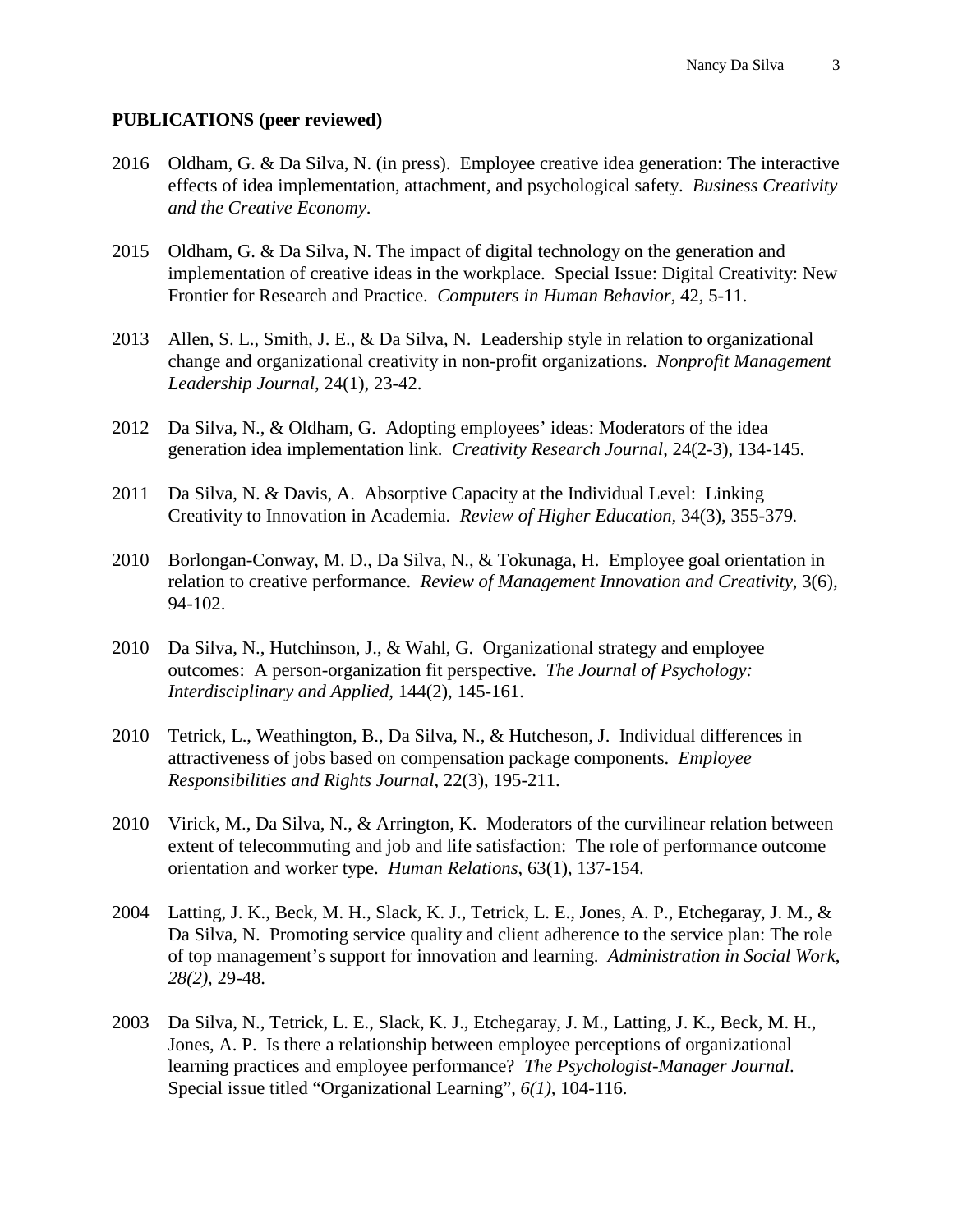- 2003 Tetrick, L. E., & Da Silva, N. Assessing the culture and climate for organizational learning. In S.E. Jackson, M. Hitt, & A. DeNisi (Eds.), *Managing Knowledge for Sustained Competitive Advantage: Designing Strategies for Effective Human Resource Management*. San Francisco: Jossey-Bass.
- 2002 Townsend, J. C., Da Silva, N., Mueller, L., Curtin, P., & Tetrick, L. E. Attributional complexity: A link between decision latitude, LMX, and performance*. Journal of Applied Social Psychology, 23(1)* 207-221*.*
- 2000 Tetrick, L. E., Slack, K. J., Da Silva, N., & Sinclair, R. R. Comparison of the stressstrain-outcome model incorporating the demand-control model and the social support for owners and non-owners. *Journal of Occupational Health Psychology*, 5(4), 464-476.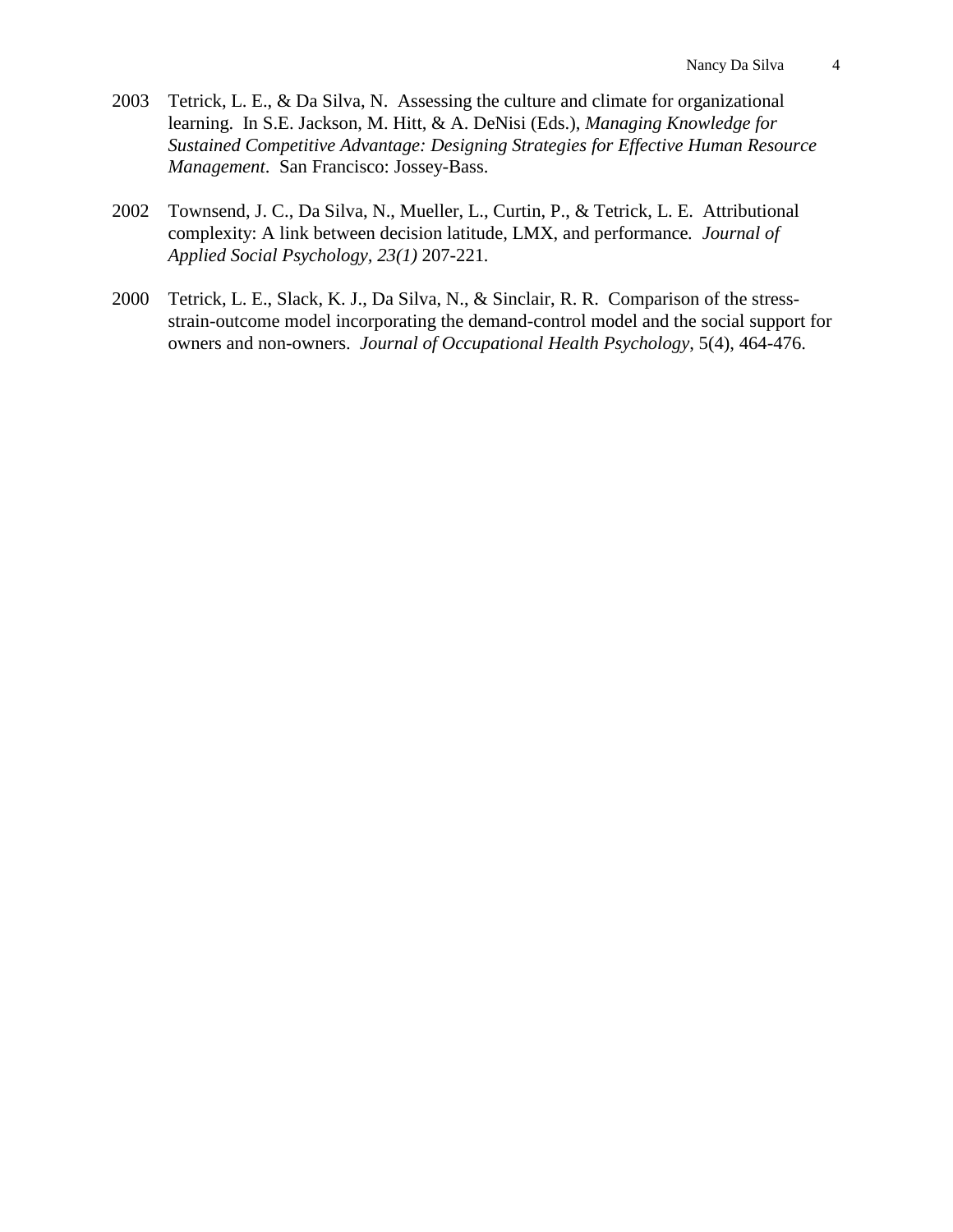# **PUBLICATIONS/GRANT PROPOSALS IN PROGRESS**

Da Silva, N., & Virick, M. Selecting employees for telecommuting arrangements: New insights. *Human Resource Management.*

Da Silva, N., & Virick, M. An empirical assessment of whether telecommuters are more or less likely to be laid off compared to their non-telecommuting peers.

Da Silva, N. & Tetrick, L. Do personal values and beliefs matter in predicting entrepreneurial orientation? Examination of small business owners.

Virick, M., & Da Silva, N. Visibility norms and telecommuting behaviors: A comparison of telecommuters and non-telecommuters.

Virick, M., & Da Silva, N. Layoff victims and their spouses' reactions to the layoff experience: A structural equation modeling approach to dyadic data.

Wright, J. & Da Silva, N. A time lag study examining role stressors in relation to work engagement.

# **PRESENTATIONS AT REFEREED (PEER REVIEWED) CONFERENCES**

- 2013 Virick, M., & Da Silva, N. Negative effects of job loss: A dyadic approach. Poster presented at the Society for Industrial and Organizational Psychology annual conference, Houston.
- 2010 Da Silva, N., & Virick, M. Explication of the curvilinear relationship between extent of telecommuting and employee outcomes. Paper presented at the Annual Meeting of the Academy of Management Meetings, Montreal.
- 2008 Arrington, K., Virick, M., & Da Silva, N. Telecommuting and job satisfaction: Investigation of work/life balance and workaholism. Poster presented at the Society for Industrial and Organizational Psychology annual conference, San Francisco.
- 2007 Jezzi, M., Da Silva, N., Hosoda, M. & Saposnek, D. Optimism as a moderator of work resources and work engagement. Poster presented at the American Psychological Association annual conference, San Francisco.
- 2007 Kim, D. M., Da Silva, N., Tokunaga, H., Hosoda, M. Predicting psychological safety and its outcome in the workplace. Poster presented at the American Psychological Association annual conference, San Francisco.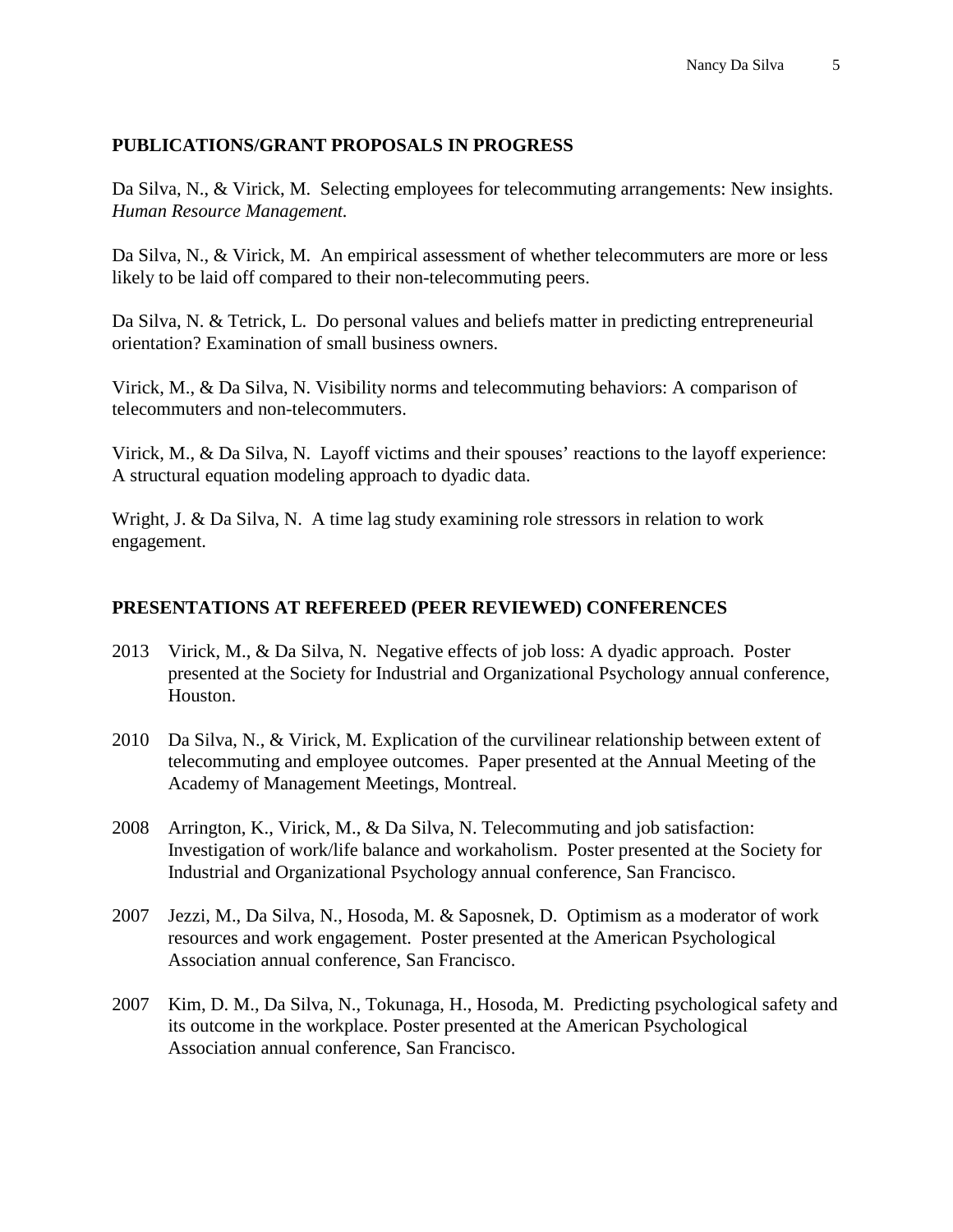- 2007 Vandree, K., Da Silva, N. Tokunaga, H., Hosoda, M. Predicting individual and creative performance from contextual factors. Poster presented at the Society for Industrial and Organizational Psychology annual conference, New York.
- 2007 Margam**,** G. Hosoda, M. Da Silva, N., & Wells, P.M. Predictors and outcomes of perceived race discrimination. Poster presented at the Society for Industrial and Organizational Psychology annual conference, New York.
- 2004 Gakovic, A., Da Silva, N., & Tetrick, L. E. Conflict resolution tactics and employee perceptions of safety at work. Poster presented at the Society for Industrial and Organizational Psychology annual conference, Chicago.
- 2002 Da Silva, N., Thomas, A., Mayoral, L., Yoshihara, M., & Hutcheson, J. Organizational strategy and employee outcomes: A person-organization fit perspective. Poster presented at the Society for Industrial and Organizational Psychology annual conference, Toronto.
- 2002 Da Silva, N., Tetrick, L. E., Slack, K. J., Etchegaray, J. M., Jones, A. P., Latting, J., & Beck, M. Employees' psychological climate for organizational learning and supervisory performance ratings. Poster presented at the Society for Industrial and Organizational Psychology annual conference, Toronto.
- 2002 Slack, K. J., Etchegaray, J. M., Jones, A. P., Tetrick, L. E., Da Silva, N., Latting, J., & Beck, M. Supervisor Support and Employee Performance: The Role of Perceived Values. Poster presented at the Society for Industrial and Organizational Psychology annual conference, Toronto.
- 2001 Da Silva, N. An examination of psychological characteristics of small business owners and entrepreneurial business strategies. Paper presented at the Annual Meeting of the Academy of Management Meetings, Washington, D. C.
- 2000 Jones, A., Slack, K., Tetrick, L. E., Da Silva, N., Latting, J., & Beck, M. Management support, role conflict, and perceived group effectiveness. Poster presented at the Society for Industrial and Organizational Psychology annual conference, New Orleans.
- 2000 Tetrick, L. E., Da Silva, N., Jones, A. P., Etchegaray, J. M., Slack, K. J., Kantambu-Latting, J., & Beck, M. H. Organizational learning: Does it lead to employee well-being? Poster presented at the Society for Industrial and Organizational Psychology annual conference, New Orleans.
- 1999 Da Silva, N., Tetrick, L. E., Jones, A., Slack, K., Latting, J., & Beck, M. Development and validation of an organizational learning assessment instrument. Poster presented at the Society for Industrial and Organizational Psychology annual conference, Atlanta.
- 1999 Jones, A., Slack, K., Tetrick, L. E., Da Silva, N., Latting, J., & Beck, M. The role of personal and group innovation in perceived group effectiveness. Poster presented at the Society for Industrial and Organizational Psychology annual conference, Atlanta.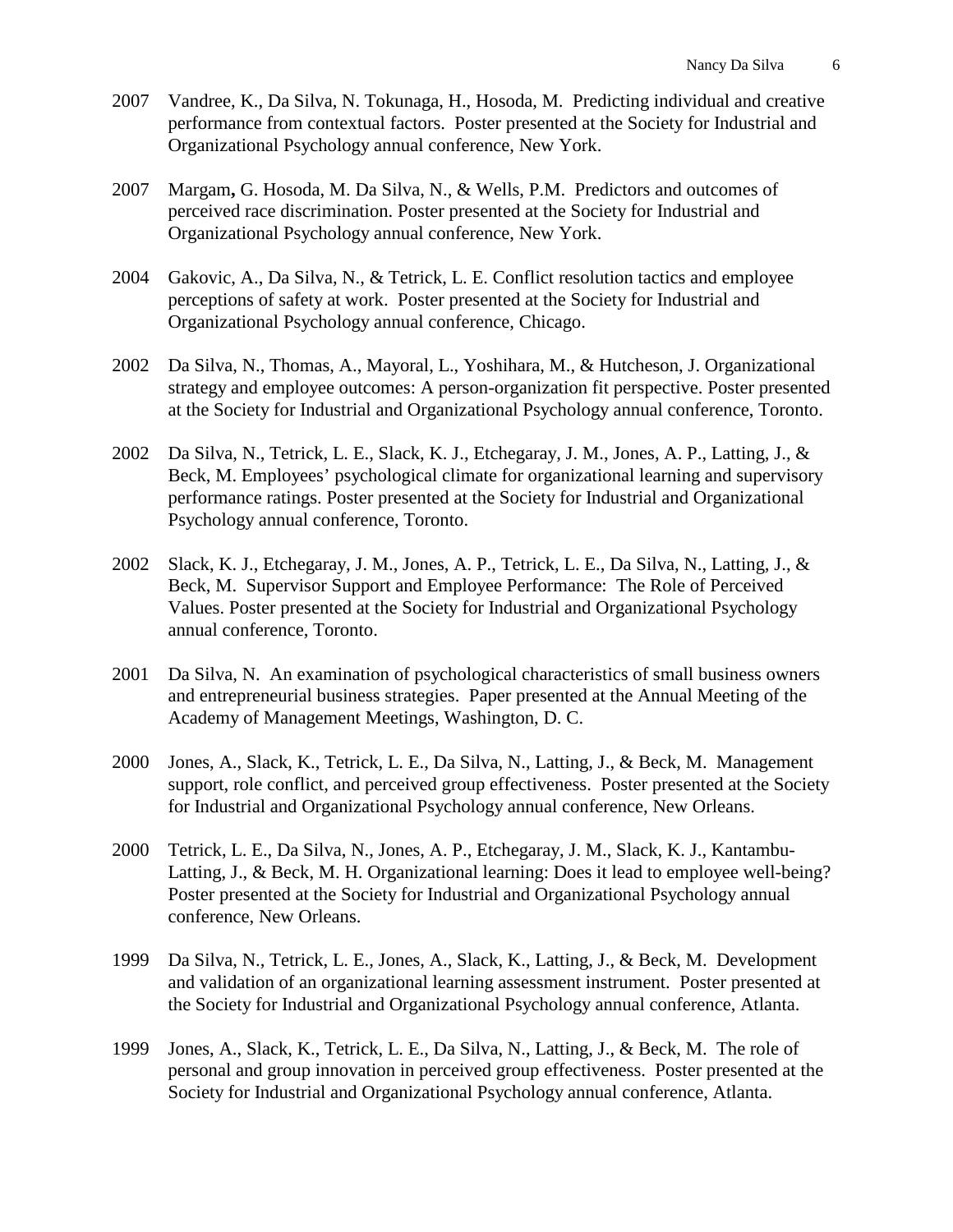- 1999 Mueller, L., Da Silva, N., Townsend, J. C., & Tetrick, L. E. An empirical evaluation of competing safety climate measurement models. Poster presented at the Society for Industrial and Organizational Psychology annual conference, Atlanta.
- 1998 Da Silva, N., & Tetrick, L. E. Reconceptualizing the entrepreneur: A look at Portuguese restaurant owners. Poster presented at the Society for Industrial and Organizational Psychology annual conference, Dallas.
- 1998 Townsend, J. C., Da Silva, N., Mueller, L., Curtin, P., & Tetrick, L. E. Attributional complexity: A link between decision latitude, LMX, and performance. Poster presented at the Society for Industrial and Organizational Psychology annual conference, Dallas.
- 1997 Tetrick, L. E., Slack, K. J., Da Silva, N., & Sinclair, R. R. Comparison of the stressstrain-outcome model incorporating the demand-control model and the social support for owners and non-owners. Paper presented at the Annual Meeting of the Academy of Management Meetings, Boston.
- 1997 Tetrick, L. E., Da Silva, N., Hutcheson, J., & Weathington, B. The effects of compensation package components on attractiveness of positions and the relations of individual differences in the relative importance of these components. Paper presented at the Annual Meeting of the Academy of Management Meetings, Boston.
- 1996 Borovsky, D. M., Da Silva, N., Grosch, J., Hipley, L., Sinclair, R. R., & Tetrick, L. E. Fear of victimization in the workplace: An exploratory analysis. Poster presented at the Society for Industrial and Organizational Psychology annual conference, San Diego.
- 1996 Tetrick, L. E., Da Silva, N., & Sinclair, R. R. Relations of physical and psychological risk perception with sensation seeking. Poster presented at the American Psychological Association annual convention, Toronto.

#### ADVISOR/CHAIR OF MASTERS THESES

|              | Student       | Semester<br>completed | <b>Title of Masters Thesis</b>                                                                          |
|--------------|---------------|-----------------------|---------------------------------------------------------------------------------------------------------|
| $\mathbf{1}$ | Gavin Jensen  | Apr. 2010             | Effects of telework and remote management on job<br>performance outcomes                                |
| 2            | Jose Gonzalez | May 2010              | Discrete emotion: The difference between organizational<br>citizenship behaviors and workplace deviance |
| 3            | Julie Rice    | <b>May 2009</b>       | Examining the relationship between job engagement and job<br>satisfaction                               |
| 4            | Jerry Wright  | Dec. 2009             | Role stressors, coworker support, and work engagement: A<br>longitudinal study                          |
| 5            | Ritu Koppula  | Aug. 2009             | A study examining the relationship between transformational<br>leadership and employee job engagement   |